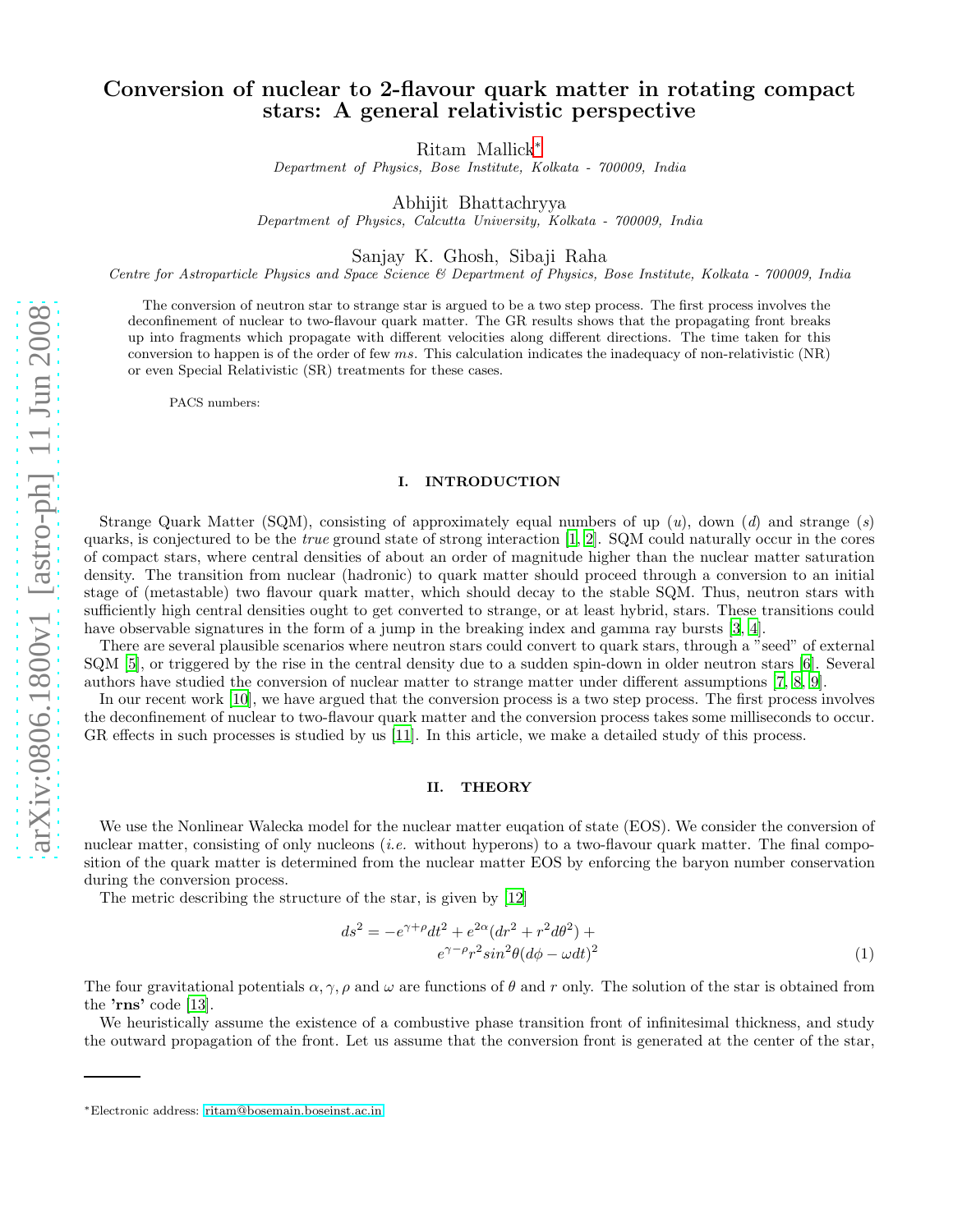

FIG. 1: Variation of velocity of the front along the radial direction of the star for three different cases, namely SR, non-rotating GR and rotating GR.



FIG. 2: Variation of velocity of the front along the radial direction for different rotational velocity of the star.

and it propagates outwards through the star with a certain velocity. Employing the conservation conditions [\[14\]](#page-3-13) and further employing the entropy condition [\[15](#page-3-14)], we determine the flow velocity of matter in the two phases  $v_1$  and  $v_2$ .

It is possible to classify the various conversion mechanisms by comparing the velocities of the respective phases with the corresponding velocities of sound in these phases. For the conversion to be physically possible, velocities should satisfy an additional condition, namely,  $0 \le v_i^2 \le 1$ . If we plot different velocities against baryon number, we get curves from which we could calculate the initial velocity of the front at the centre of the star [\[10](#page-3-9)]. The results [\[10\]](#page-3-9) also show that the range of values of baryon density, for which the flow velocities are physical, increases with temperature. Starting with this initial velocity, we investigate the evolution of the front with time. Treating both nuclear and strange matters as ideal fluids, the system is governed, together with the metric and the EOS, by the Einstein's equation  $R_i^k - \frac{1}{2} \delta_i^k R = \kappa T_i^k$  and the equation of motion  $T^k{}_{i,k} = 0$  [\[16](#page-3-15)].

The above two equations are the starting point for deriving the appropriate continuity and Euler's equations [\[11\]](#page-3-10). After a bit of algebra, we get a single differential equation for  $v$ :

$$
\frac{\partial v}{\partial r} = \frac{W^2 v[K + K1]}{2[v^2(1+G)^2 - n(1+v^2G)^2]}.
$$
\n(2)

 $\omega = 0$  and  $sin\theta = 1$  in this equation yield the equation for the static star and if we put all potentials equal to zero, we recover our equation for the SR case [\[10\]](#page-3-9).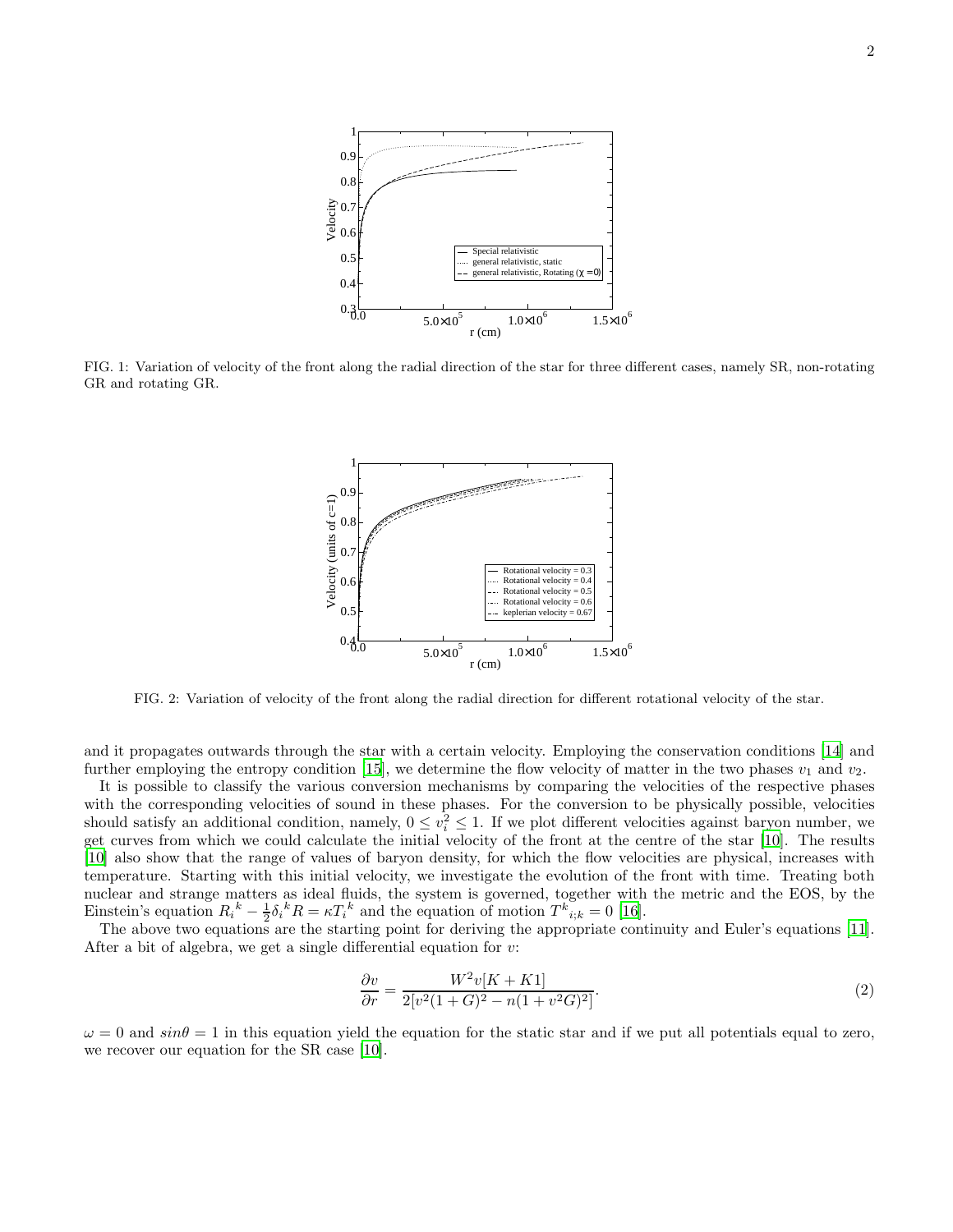

FIG. 3: Variation of velocity of the front along the radial direction for different  $\chi$ .



FIG. 4: Variation of time of arrival of the front at certain radial distance for different cases.

## III. RESULTS AND DISCUSSION

Having constructed the density profile of the star for a fixed central density, the respective flow velocities  $v_1$  and  $v<sub>2</sub>$  of the nuclear and quark matter in the rest frame of the front, at a radius infinitesimally close to the center of the star. This would give us the initial velocity of the front  $(-v_1)$ , at that radius, in the nuclear matter rest frame. With this, we integrate eqn. (2) outwards along the radius of the star. The solution gives the variation of the velocity with position as a function of the time of arrival of the front. Using this velocity profile, we can calculate the time required to convert the whole star using the relation  $\frac{dr}{d\tau} = vG$ .

For a rotating star, due to the asymmetry, we introduce a new parameter  $\chi = cos\theta$ , along the vertical axis of the star. We start our calculation by choosing the central density of the star to be 7 times the nuclear matter density, for which the Keplerian velocity of the star is  $0.67 \times 10^{-4} sec^{-1}$  (the rotational velocities given in fig. (2) are all in units of  $10^{-4}sec^{-1}$ ). For this central density, the initial velocity of the front comes out to be 0.45. In fig. (1) the propagation velocity of the front along the radial direction of the star for three cases. The unbroken curve is for the SR case, the broken curve for non-rotating GR case and the dotted curve for the rotating GR case with  $\chi = 0$ , *i.e* at the equator. Due to the asymptotic behaviour the velocity shoots up at the centre and saturates at larger radii. It can also be clearly seen that the GR effect increases the velocity of the front considerably (maximum by 30%) and the effect is most pronounced for the static case. The rotational effect of the star seems to suppress the GR effect and therefore the velocity of the front decreases. The result becomes clearer if we look at fig. (2) where we have plotted the front velocity with equatorial radius for different rotational velocities; as the rotational velocity increases, the velocity of the front decreases.

From fig. (3), we find that the front velocity is maximum along the polar direction and minimum along the equator.